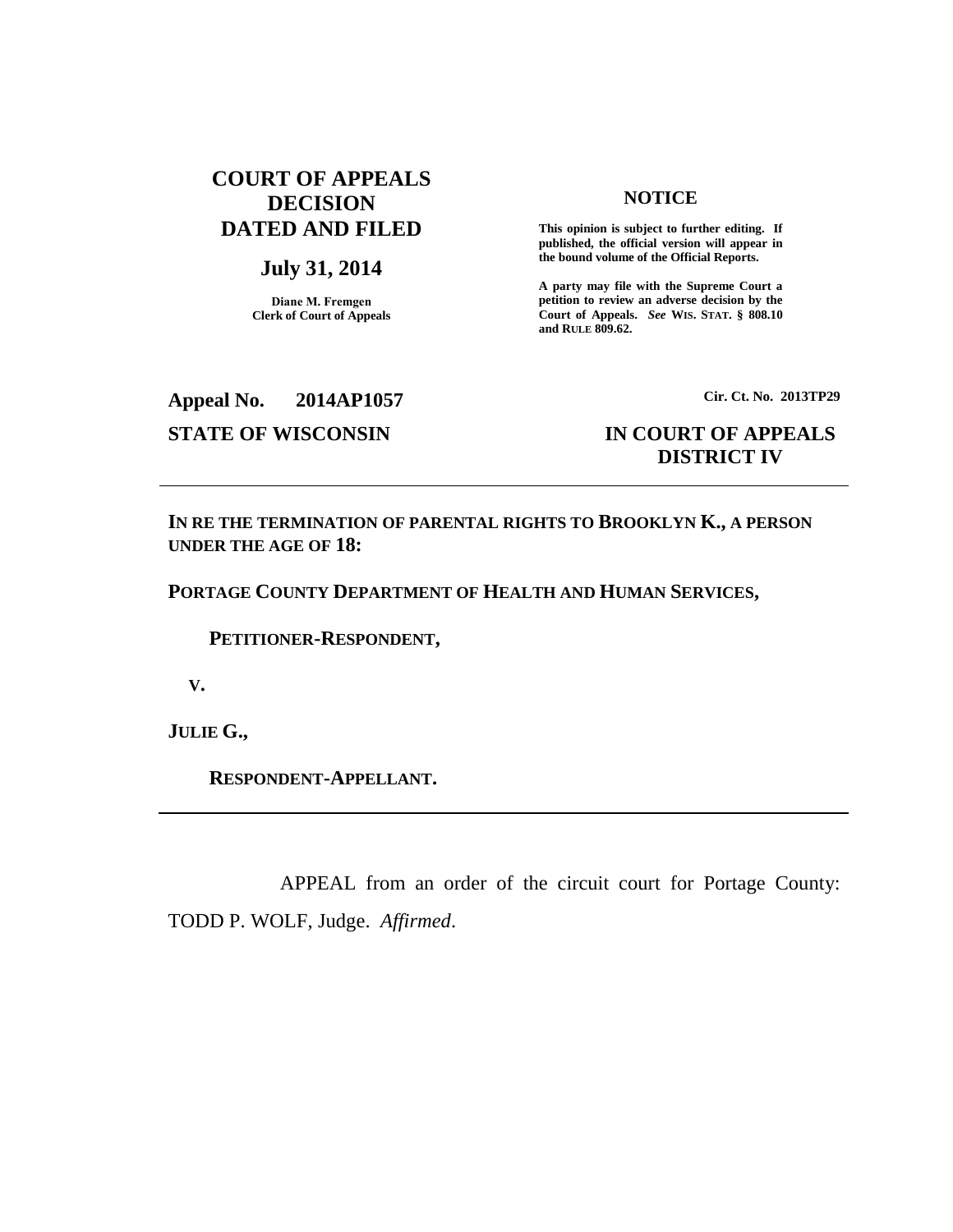$\P1$  KLOPPENBURG, J.<sup>1</sup> Julie G. appeals an order terminating her parental rights to her daughter, Brooklyn K. A jury found that grounds existed to terminate Julie's parental rights to Brooklyn based on "continuing need of protection or services" (continuing CHIPS) under WIS. STAT. § 48.415(2), and "failure to assume parental responsibility" under  $\S$  48.415(6). Julie raises four main arguments in this appeal: (1) the Portage County Department of Health and Human Services (the Department) failed to prove the continuing CHIPS ground because the Department did not prove that Julie received the warnings required by WIS. STAT. § 48.356; (2) the order terminating Julie's parental rights "based on continuing CHIPS must be vacated because many of the conditions of return were impossible for Julie to meet" due to her incarceration; (3) the jury's finding that grounds existed to terminate Julie's parental rights to Brooklyn based on failure to assume parental responsibility is not supported by substantial evidence; and (4) Julie is entitled to a new trial in the interest of justice because the closing argument made by the Department's counsel "so confused the issues before the jury that the real controversy was not fully tried." For the reasons that follow, I reject each of these arguments and affirm the circuit court's order.

### **BACKGROUND**

#### *The Termination of Parental Rights Proceeding Generally*

¶2 Wisconsin uses a statutory two-part process for the involuntary termination of parental rights (TPR). *Sheboygan Cnty. Dep't of Health & Human Servs. v. Julie A.B.*, 2002 WI 95, ¶24, 255 Wis. 2d 170, 648 N.W.2d 402.

 $\overline{a}$ 

<sup>&</sup>lt;sup>1</sup> This appeal is decided by one judge pursuant to WIS. STAT.  $\S 752.31(2)(e)$  (2011-12). All references to the Wisconsin Statutes are to the 2011-12 version unless otherwise noted.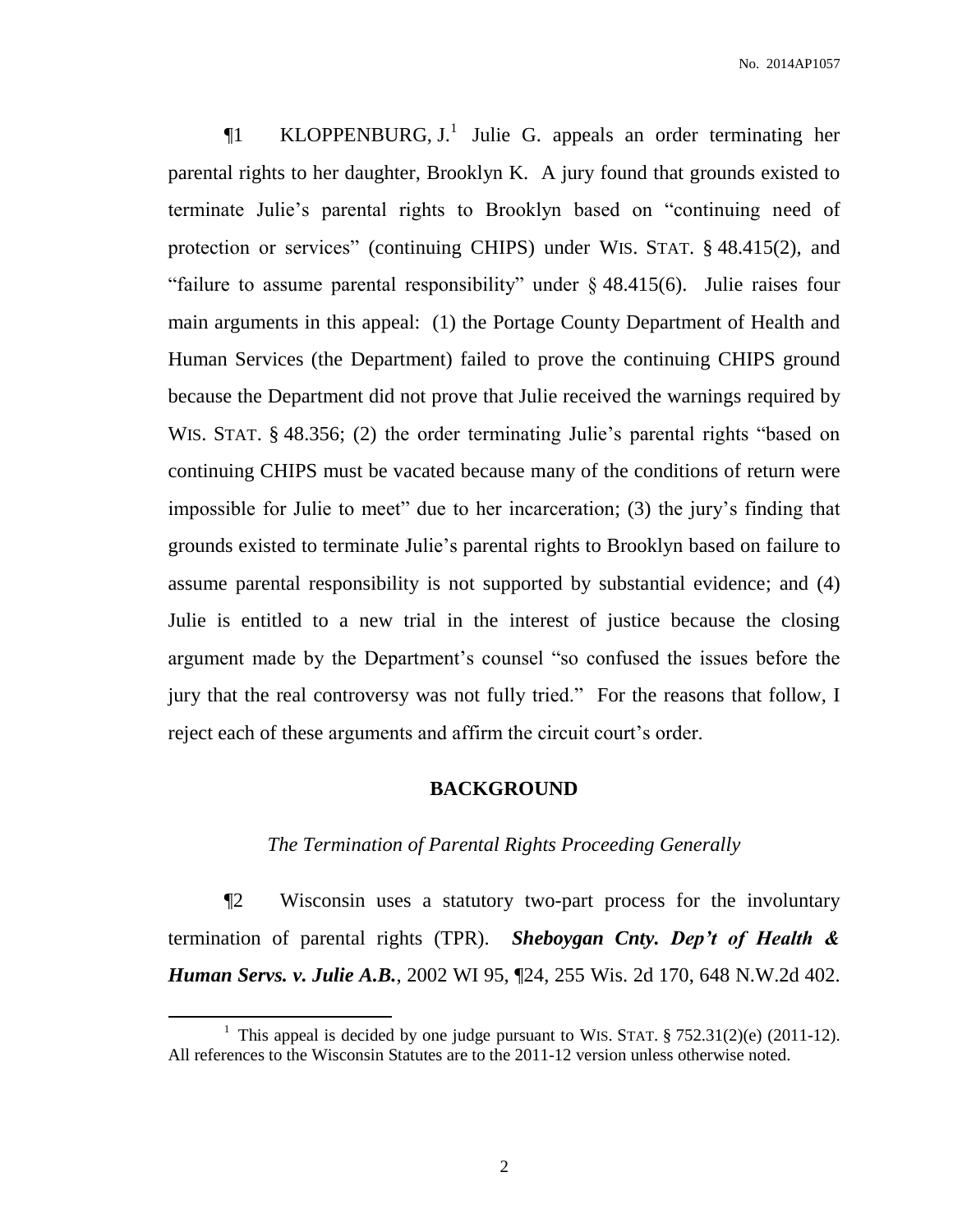The first phase is a fact-finding hearing (trial) "to determine … [w]hether grounds exist for the termination of parental rights." WIS. STAT. § 48.424(1)(a). During this phase, "'the parent's rights are paramount.'" *Julie A.B.*, 255 Wis. 2d 170, ¶24 (quoted source omitted). "[T]he petitioner must prove by clear and convincing evidence that one or more of the statutorily enumerated grounds for termination of parental rights exist." *Steven V. v. Kelley H.*, 2004 WI 47, ¶24, 271 Wis. 2d 1, 678 N.W.2d 856. "If grounds for the termination of parental rights are found by the court or jury, the court shall find the parent unfit." WIS. STAT. § 48.424(4).

¶3 The second phase of the TPR proceeding is a dispositional hearing, where the focus shifts to the best interest of the child. *Julie A.B.*, 255 Wis. 2d 170, ¶28. Based on the child's best interest, the court may dismiss the petition or terminate parental rights. *See* WIS. STAT. § 48.427(2), (3).

#### *Facts in This Case*

¶4 Julie G. is the biological mother of Brooklyn K., who was born in November 2008. On April 5, 2013, the Department filed a petition seeking to terminate Julie's parental rights to Brooklyn. As grounds for termination, the Department alleged continuing CHIPS, pursuant to WIS. STAT. § 48.415(2), and failure to assume parental responsibility, pursuant to  $\S$  48.415(6)(a).

¶5 During the grounds phase, Julie elected to have the case tried to a jury. The facts that follow are taken from the testimony presented and evidence introduced at the trial.

¶6 Brooklyn was first removed from Julie's home in January 2010. At that time, the Department was providing services to Julie because a CHIPS order was in place for her older son. Brooklyn's removal in January 2010 followed an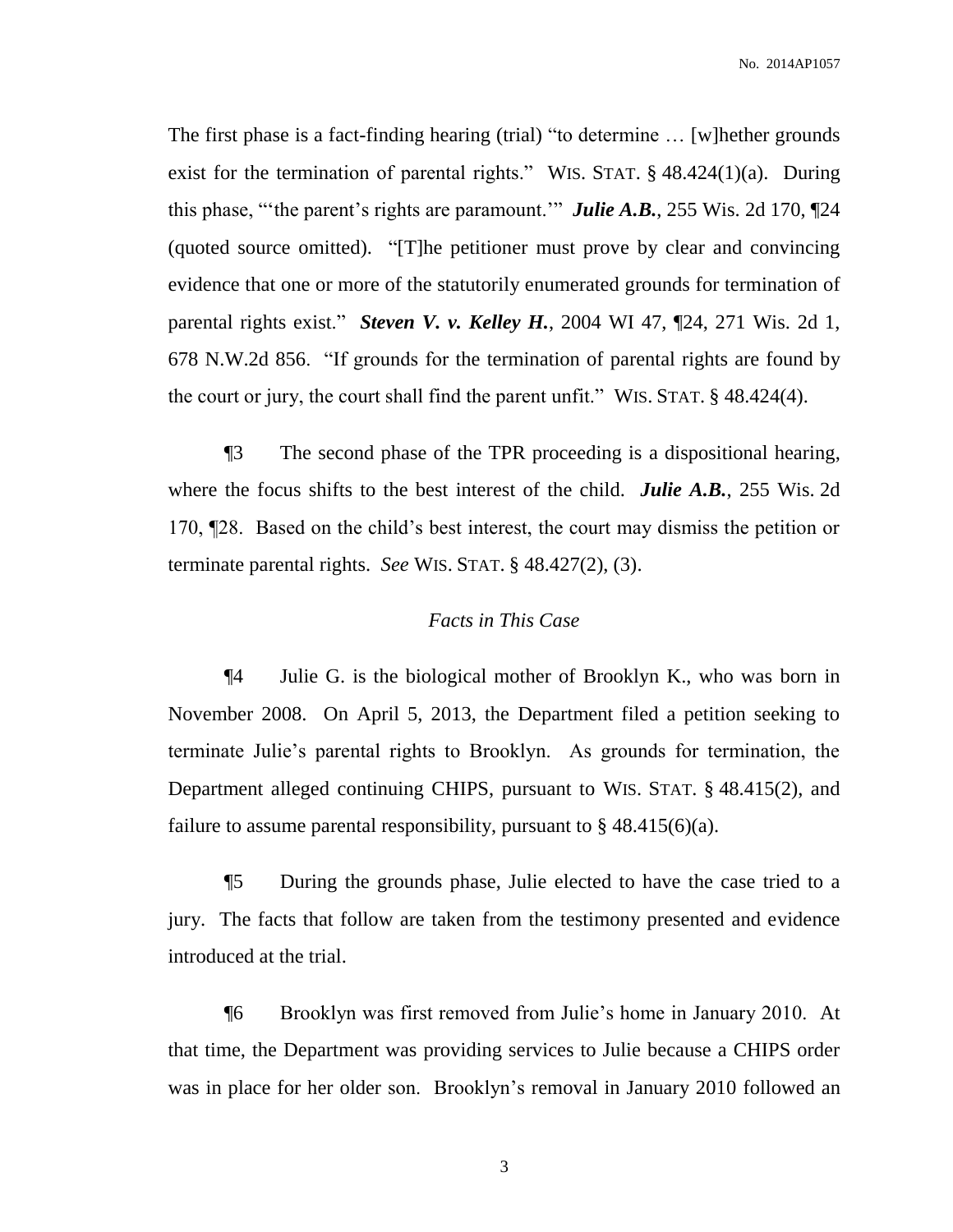unannounced visit to Julie's home by a Department social worker and Julie's probation agent. Regarding this visit, the Department social worker testified that:

- Julie's home was in "disarray," with "[p]otatoes all over the house, dishes on the counter, in the sink, [and] rotting food in the refrigerator."
- Julie's probation agent asked to see Julie's medications, and Julie was not able to present the bottle for her Adderall prescription.
- The bottle containing Julie's Ambien prescription also contained pills "that didn't match up with the other ones." When Julie's probation agent called the pharmacy regarding these pills, the pharmacy stated that it did not carry that type of Ambien and would not have distributed it.
- Brooklyn had "significant diaper rash."

Julie was subsequently taken into custody on a probation hold and placed in jail.<sup>2</sup>

¶7 On January 12, 2010, Portage County filed a "Petition for Protection or Services," alleging that Brooklyn was a "child ... in need of protection or services" under WIS. STAT.  $\S$ § 48.13(1) and 48.13(10m).<sup>3</sup> The January 2010 petition stated that Brooklyn was placed outside the home because Julie was incarcerated and unable to care for Brooklyn.

¶8 On April 8, 2010, the circuit court held a dispositional hearing and issued a dispositional order. The April 2010 order indicated that the court found Brooklyn to be a child in need of protection or services under WIS. STAT. §§ 48.13(1) and 48.13(10m) and continued Brooklyn's out-of-home placement.

 $\overline{\phantom{a}}$ 

 $2$  Julie was released from jail in March 2010.

<sup>&</sup>lt;sup>3</sup> The 2011-12 version of WIS. STAT.  $\S$  48.13(1) and 48.13(10m) is the same as the 2009-10 version that was in effect when the petition was filed.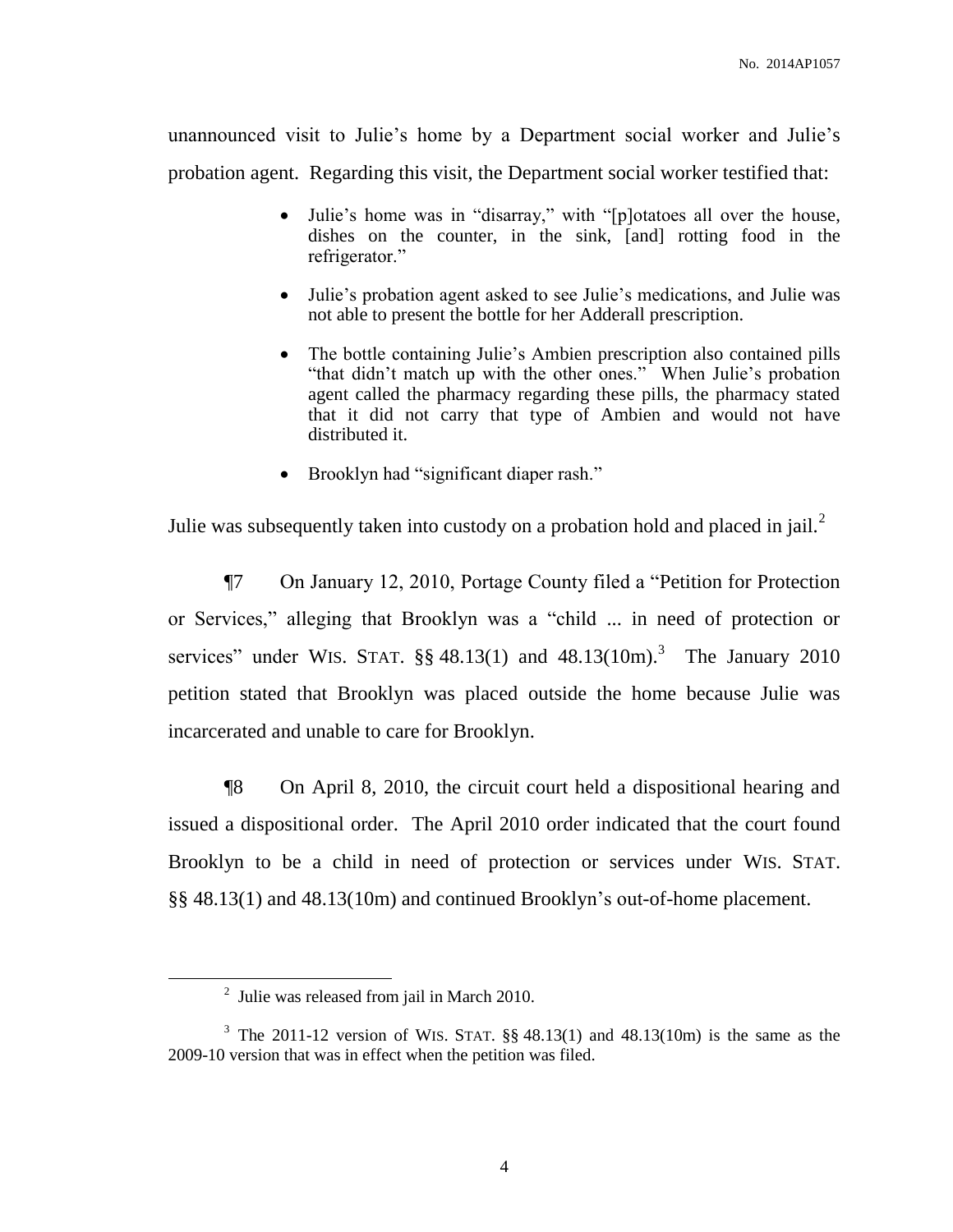¶9 The April 2010 order also contained conditions for Julie to meet to have Brooklyn returned to her home and written warnings of the potential grounds for termination of parental rights. The conditions for return required Julie to:

- Complete a mental health assessment and follow any recommendations made as a result of that assessment;
- Cooperate with the services of a home and financial manager in the areas of budgeting, daily living, parenting, and visitation;
- Complete an alcohol and other drug abuse (AODA) assessment and follow any recommended treatment made as a result of such assessment;
- Participate in individual and family counseling at the direction of the designated mental health provider;
- Remain under the care of a psychiatrist and take any medication as prescribed by the psychiatrist;
- Cooperate with the mental health case manager from the Community Support program and follow any recommendations made by the mental health case manager;
- Cooperate with the social worker assigned to monitor the CHIPS court order;
- Sign all necessary releases of information for her and Brooklyn as requested by the social worker;
- Allow the assigned social worker and home and financial manager access to her home at any time;
- Participate in regular visitation with Brooklyn;
- Maintain safe, healthy, and suitable housing for her and Brooklyn;
- Cooperate with her probation agent and follow all rules of her court-ordered supervision.

The April 2010 order also stated that the Department planned to provide Julie with the following services: "psychiatric and psychological services, parental capacity evaluation, home and financial management, AODA assessment, case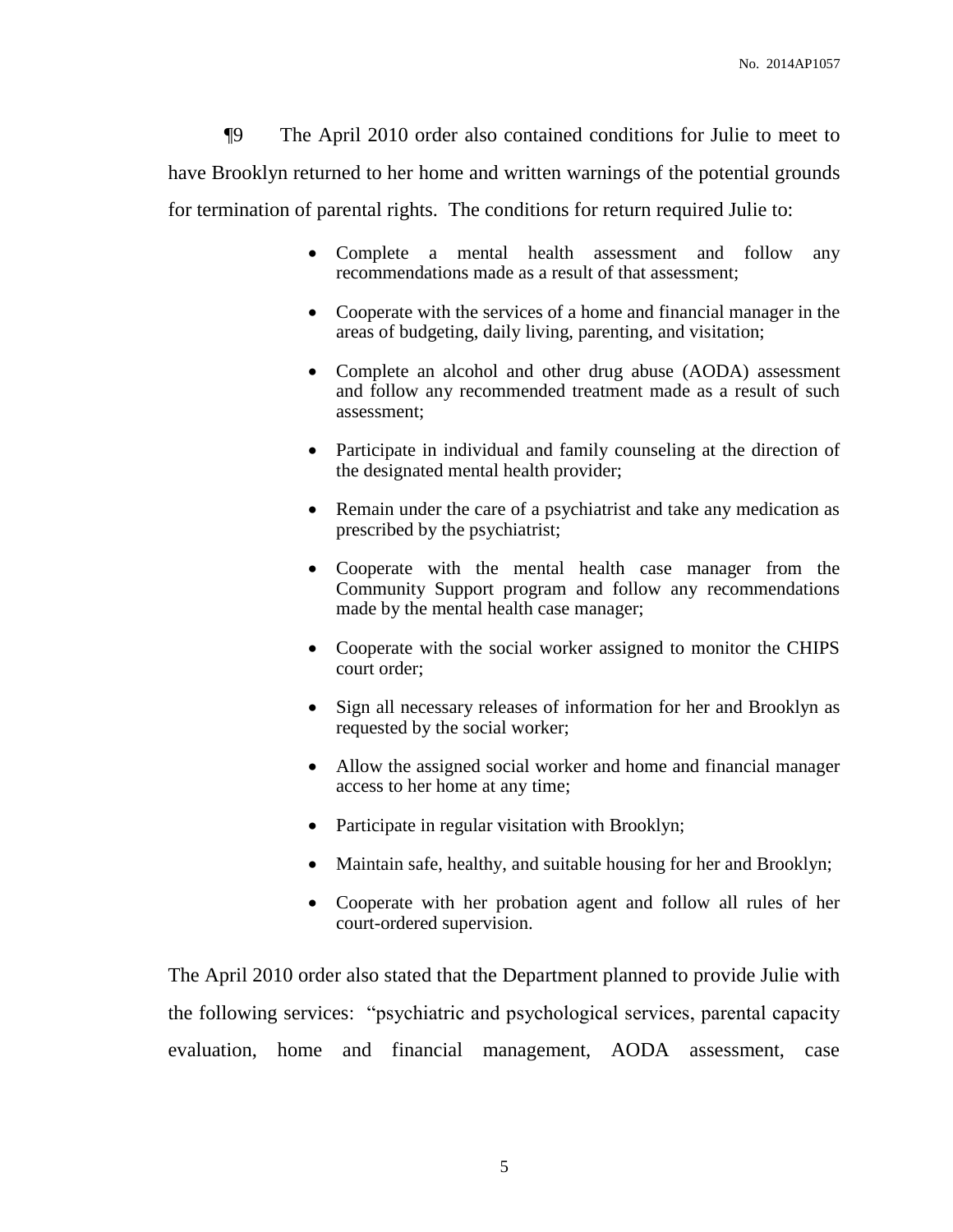management, supe[r]vised/monitored visits and other needed services as identified."

¶10 Brooklyn was returned to Julie's home on August 23, 2010. Even though Brooklyn was returned to Julie's home, the Department's case remained open. A new Department social worker was assigned to Julie's case in October 2010. The Department social worker testified that at that time Julie "was doing really well."

¶11 The Department social worker testified that she visited Julie at her home at least once a month, and that in July 2011 she became concerned with changes in Julie's behavior. The social worker testified that, starting in July 2011: "[A]t home visits [Julie] was very resistant. She would repeat herself a lot. She had rapid speech. She just seemed completely unfocused. She had lost employment." The social worker visited Julie "two or three times" in July 2011 and "about four times" in August 2011 because she "was concerned for [Julie's] welfare and the children's welfare." The social worker testified:

> [Julie] was at risk for losing her housing. She'd gotten a disconnection notice, so she didn't have utilities. We were trying to help her maintain her housing. There was money[] available to make sure that could be paid. It was very odd because in the past she was eager, willing to accept help from us, but for some reason she didn't want to do the paperwork. She didn't want to cooperate with W-2 and emergency assistance to get the resources she needed to maintain the housing for herself and her kids.

The social worker further explained that Julie became "paranoid" and "was talking about legal matters" even though "[a]t that time she didn't have legal matters going on." The social worker "asked [Julie] for a urine screen because [she] was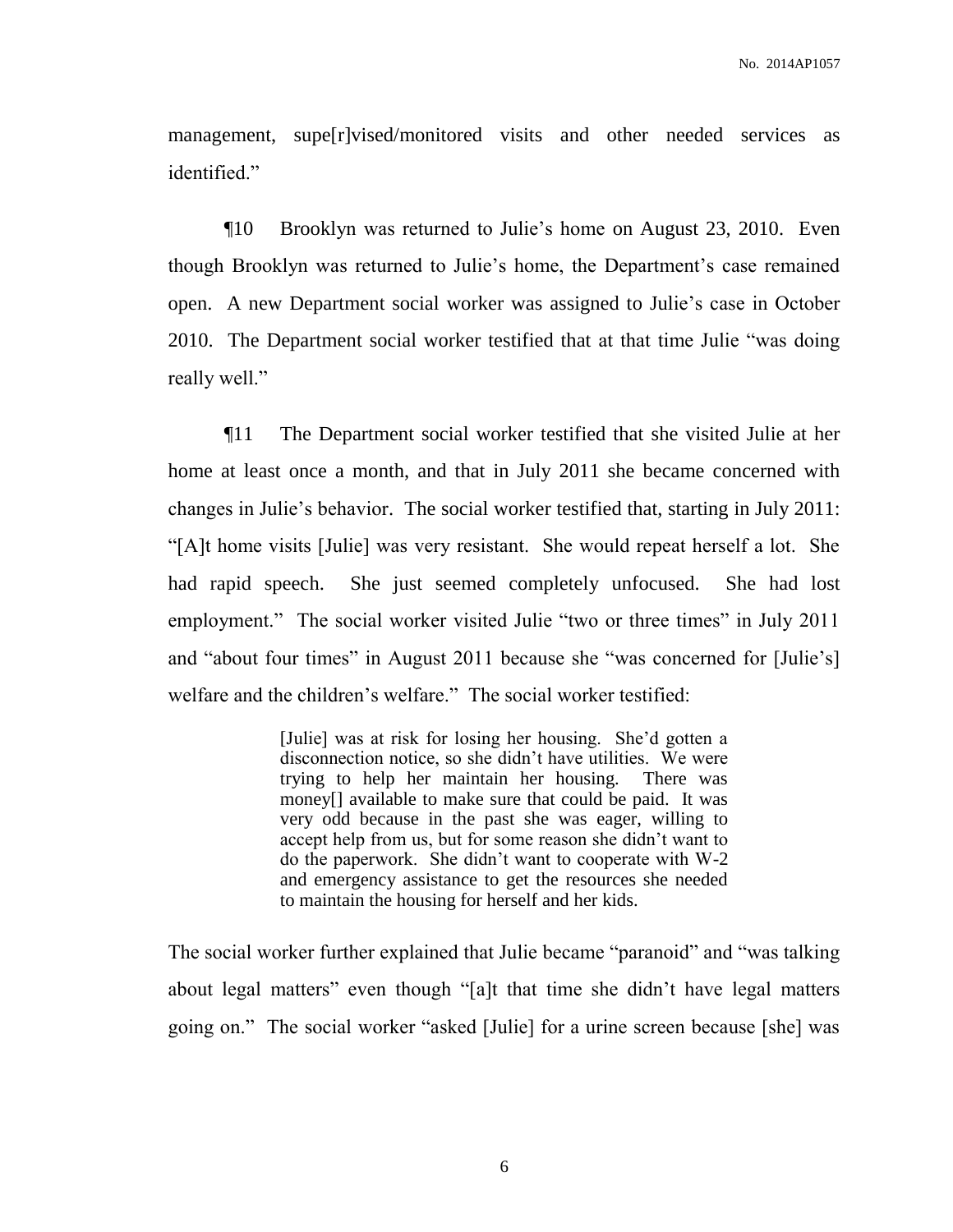worried [Julie] was using drugs or misusing prescription medication, and [Julie] refused a urine screen."<sup>4</sup>

¶12 In July 2011, Julie also started to talk about moving. The Department social worker testified that she informed Julie "if you move, you have to tell me where you're going." The social worker made an unannounced visit to Julie's home on either August 24, 2011, or August 25, 2011, and Julie was not home. The home was dark and it did not look like anyone was living there. The social worker was unable to locate Julie until August 29, 2011, when the Department found Julie and her children at Julie's friend's house. The social worker testified that at that time Julie "was insistent that she was going to be leaving now that I [the social worker] knew where she was. [Julie] was still focused on legal matters that didn't really make any sense … and I [the social worker] really was concerned that she was misusing medication." The Department removed Brooklyn from Julie's care on August 29, 2011, because of these concerns.

¶13 On August 31, 2011, the circuit court issued an "Order for Temporary Physical Custody," which placed Brooklyn outside Julie's home based on the court's finding that "[c]ontinuation of residence in the home at this time" was "contrary to [Brooklyn's] welfare." The August 2011 order contained three conditions for Julie to meet to have Brooklyn returned:

 $\overline{\phantom{a}}$ 

<sup>&</sup>lt;sup>4</sup> Julie and the Department social worker also testified regarding Julie's mental health issues and drug use. Julie testified that she has been diagnosed with depression, obsessivecompulsive disorder, and bipolar disorder. The social worker testified that Julie has struggled with amphetamine use and has been diagnosed with "opiate and amphetamine abuse," and that there have "been concerns [Julie] abused Xanax, Ambien and morphine."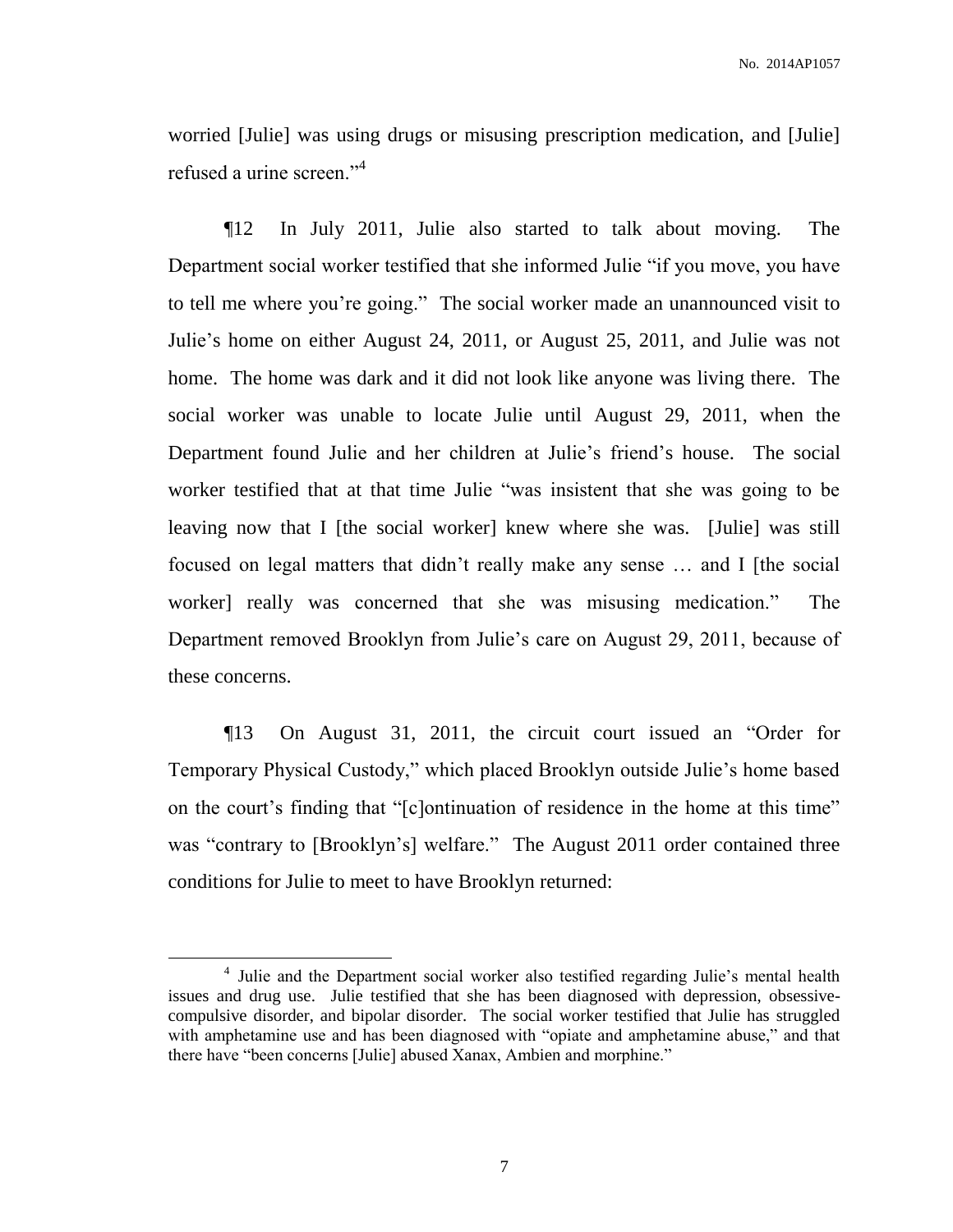First, Julie needs to provide an address for ... whoever she will be staying with. Second, the social worker has to confirm that this is an appropriate residence. Third, [Julie] will have to make an appointment with her mental health worker to have a drug screen done to determine whether her levels of medication are appropriate. If these three things are done, the social worker can return [the] children to her.

The Department social worker testified that Julie made no efforts to comply with these conditions, and instead "laughed … and said, nice try, Judge, but no thanks."

¶14 In September 2011, Julie was arrested, charged with threatening a judge, and placed in jail. Julie was subsequently convicted of this offense, sentenced to a six-year term of imprisonment, and placed at Taycheedah Correctional Institution.

¶15 Julie had been incarcerated for over two years by the date of the TPR trial, which was held in December 2013. The Department social worker testified that Brooklyn was at that time five years old. The social worker testified that during Brooklyn's five years of life, Brooklyn had been placed outside of Julie's home for a total of thirty-eight months.

¶16 At the close of the trial, the jury found grounds to terminate Julie's parental rights based on continuing CHIPS and failure to assume parental responsibility. The circuit court thereafter found Julie unfit, pursuant to WIS. STAT. § 48.424(4). The court then held a dispositional hearing, pursuant to WIS. STAT. § 48.427, after which the court terminated Julie's parental rights to Brooklyn. Julie now appeals.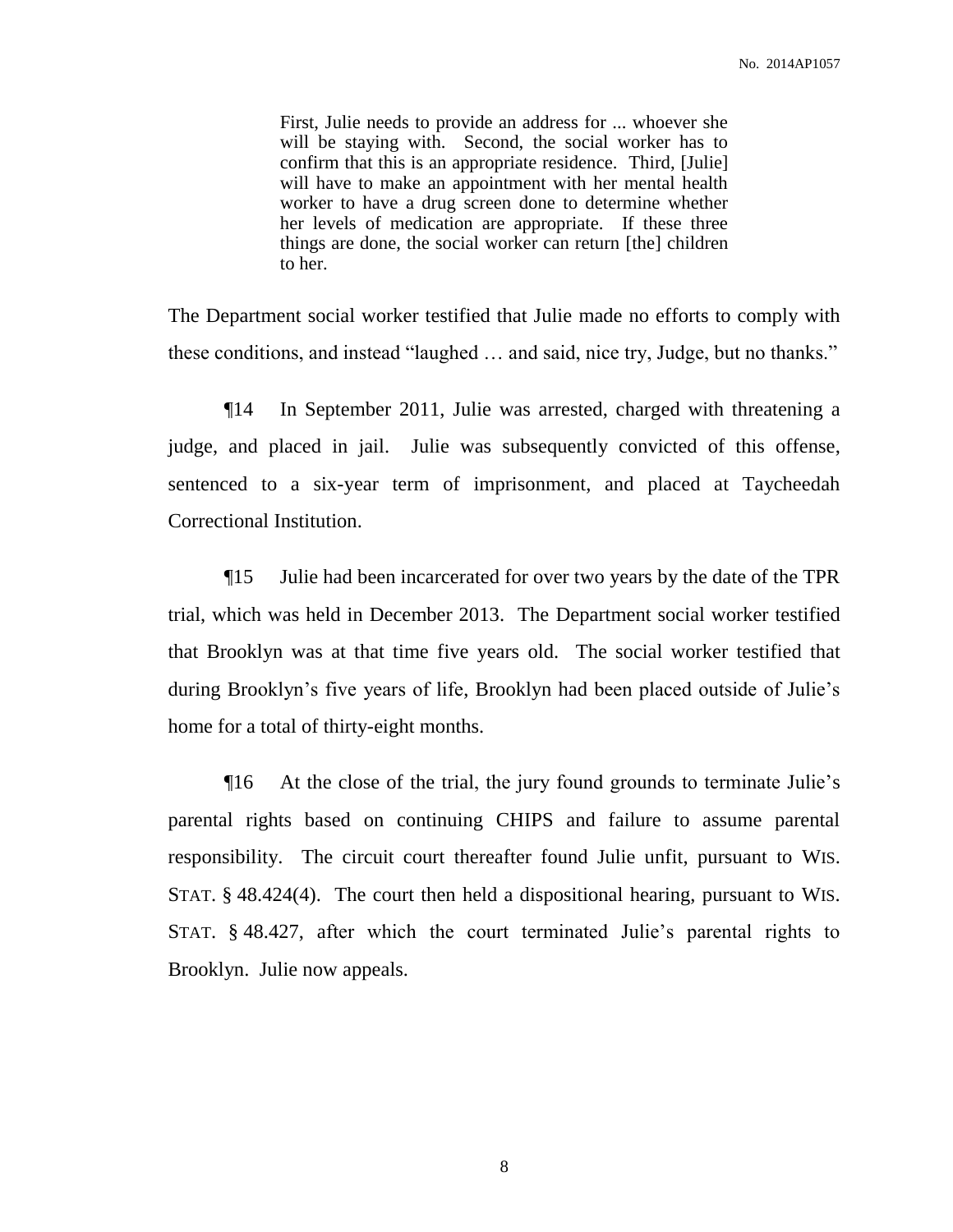#### **DISCUSSION**

¶17 As stated, Julie raises four main arguments, all relating to the trial in the initial grounds phase of the TPR proceeding. I address each argument in turn.

*Whether Julie Received the Warnings Required by WIS. STAT. § 48.356*

¶18 Julie argues that the Department failed to prove the continuing CHIPS ground for termination of her parental rights because the Department "did not prove [that] Julie received" the warnings required by WIS. STAT. § 48.356. More specifically, Julie asserts:

> In order to terminate a parent's rights to his or her child pursuant to continuing CHIPS, the petitioner must prove that the relevant order placing the child outside of the home contained warnings to the parent of the possibility of termination of parental rights. Pursuant to Wis. Stat. § 48.415(2), the court order placing the child out of the home must contain the notice required by Wis. Stat. § 48.356(2) …. The record in this case fails to establish that notice.

¶19 Julie's argument invokes two related statutes: WIS. STAT. § 48.415(2) and WIS. STAT. § 48.356. Subsection 48.415(2) provides that grounds to terminate a parent's rights based on "[c]ontinuing need of protection or services … shall be established by proving," among other factors:

> (a) 1. That the child has been adjudged to be a child … in need of protection or services and placed, or continued in a placement, outside his or her home pursuant to one or more court orders under s. 48.345, 48.347, 48.357, 48.363, 48.365, 938.345, 938.357, 938.363 or 938.365 *containing the notice* required by s. 48.356(2) or 938.356(2).

(Emphasis added.) Section 48.356 provides in relevant part:

(1) Whenever the court orders a child to be placed outside his or her home … because the child … has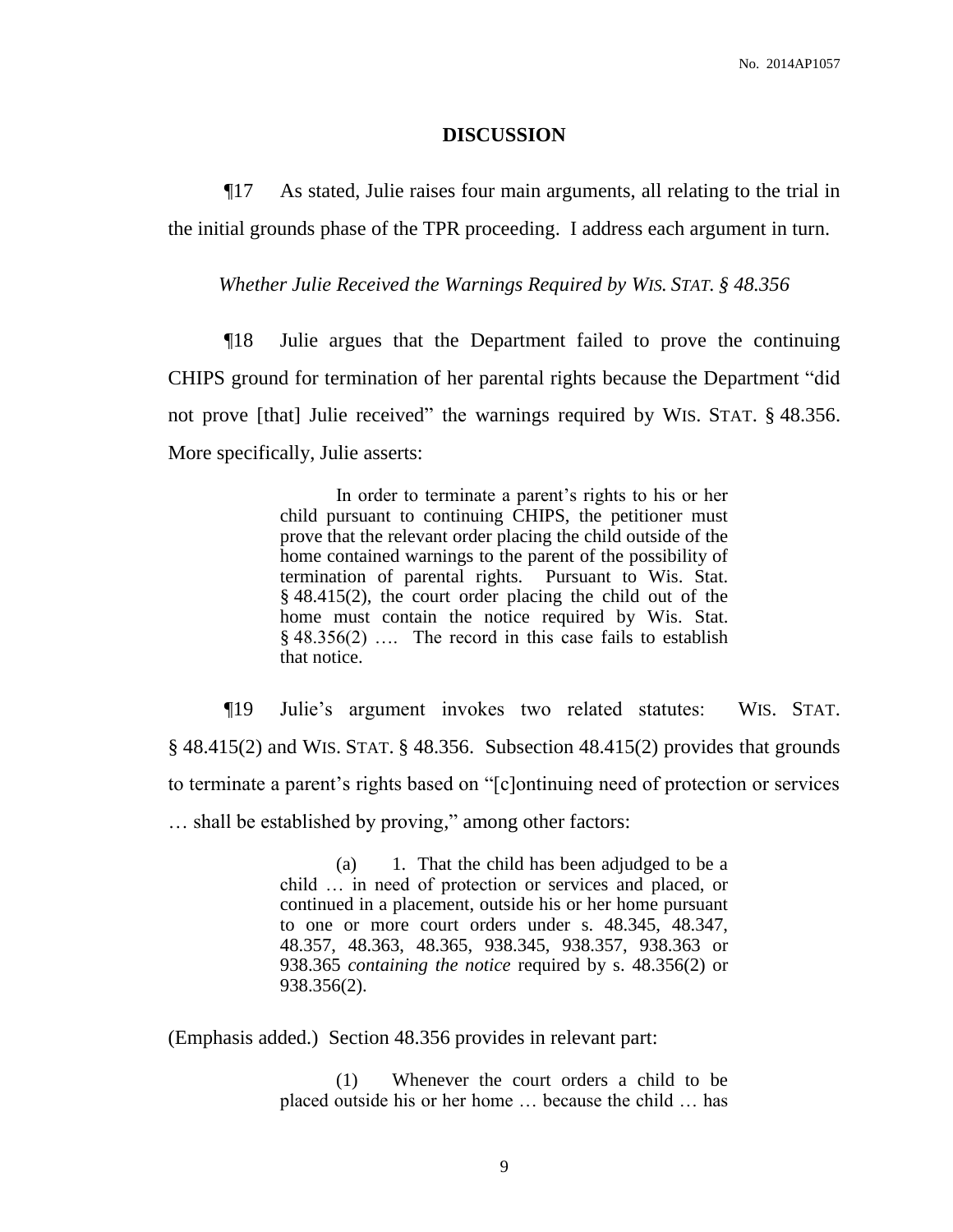been adjudged to be in need of protection or services under s. 48.345, 48.347, 48.357, 48.363, or 48.365 and whenever the court reviews a permanency plan under s. 48.38 (5m), the court shall orally inform the parent or parents who appear in court … of any grounds for termination of parental rights under s. 48.415 which may be applicable and of the conditions necessary for the child … to be returned to the home ....

a. In addition to the notice required under sub. (1), *any written order which places a child* … *outside the home* … shall notify the parent or parents … of the information specified under sub. (1).

(Emphasis added.)

 $\overline{\phantom{a}}$ 

¶20 Julie relies on *Waukesha Cnty. v. Steven H.*, 2000 WI 28, 233 Wis. 2d 344, 607 N.W.2d 607, to support her lack-of-warnings argument.<sup>5</sup> However, Julie's case is distinguishable from *Steven H.* In *Steven H.*, the father challenged the validity of the petition seeking to terminate his parental rights to his daughter on the basis that some of the orders that placed his daughter outside the home did not contain the written notice prescribed by WIS. STAT. § 48.356(2). *Steven H.*, 233 Wis. 2d 344, ¶10. The supreme court explained that while two of the orders that initially placed the daughter outside the home did not contain the written notice prescribed by § 48.356(2), "[t]he last order entered a year before the start of the proceeding to involuntarily terminate parental rights did contain the written notice required by § 48.356(2)." *Steven H.*, 233 Wis. 2d 344, ¶[18, 23. The supreme court rejected the father's argument that "any and all orders … must contain the statutory written notice in order for the termination proceedings to be

<sup>5</sup> Julie also discusses *State v. Patricia A.P.*, 195 Wis. 2d 855, 537 N.W.2d 47 (Ct. App. 1995). The issue in *Patricia A.P.* was whether the State violated the mother's due process rights by "substantially chang[ing] the type of conduct that may lead to the loss of [parental] rights without notice to the parent." *Id.* at 863. Julie acknowledges that this is not the issue in this appeal, and I therefore do not address *Patricia A.P.* further.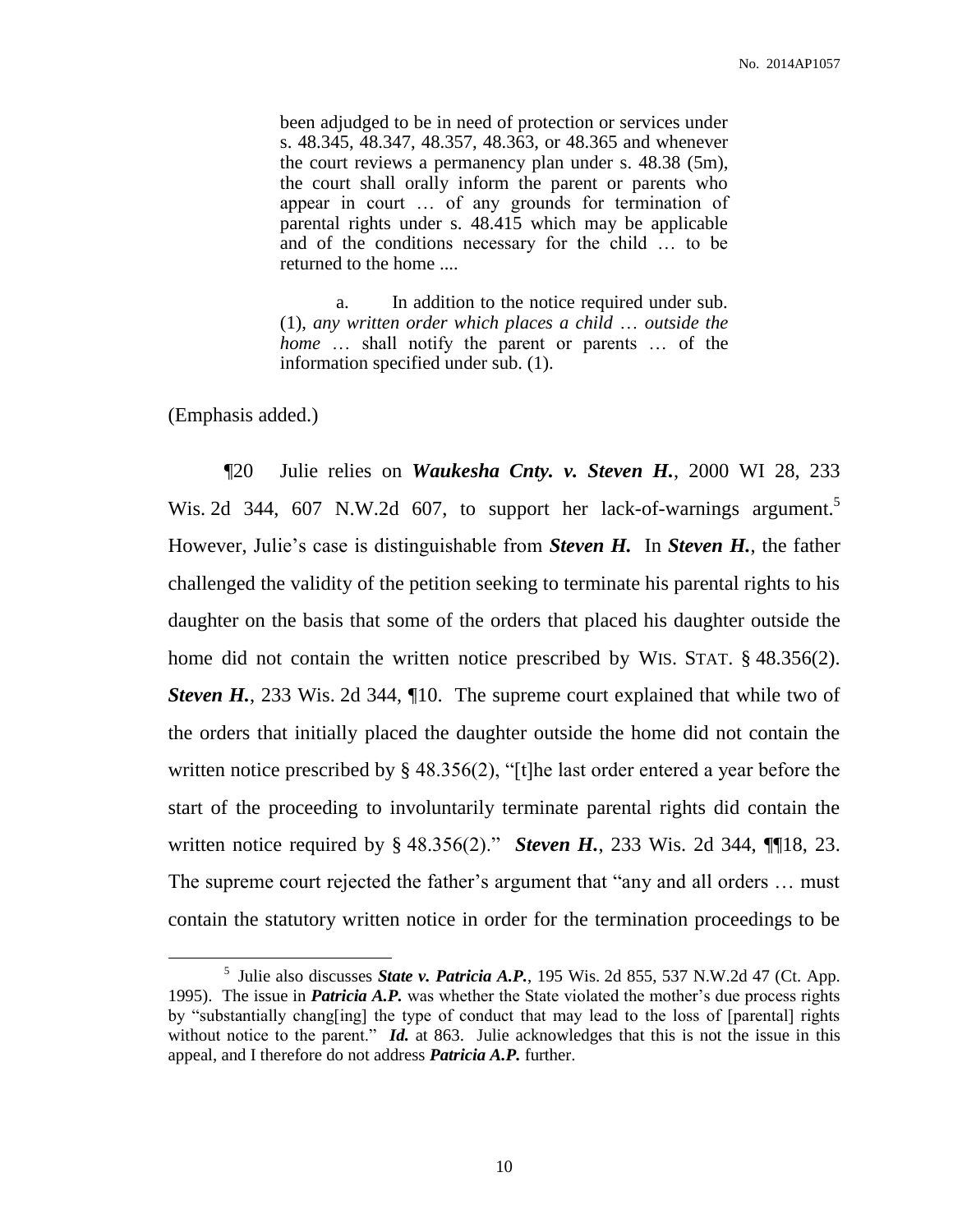No. 2014AP1057

valid," and held: "Under [WIS. STAT.] § 48.415(2) the parents will be given adequate notice of the conditions for return and time to make any necessary changes to forestall the termination of parental rights if the *last order* issued at least six months before the filing of the petition involuntarily terminating parental rights contains *the written notice*." *Id.*, ¶31 (emphasis added).

¶21 In Julie's case, the TPR petition was filed on April 5, 2013. Based on the representations of the parties and the evidence introduced at trial, the last order issued before the filing of the TPR petition was the "Order for Revision and Order for Change of Placement," which was issued by the circuit court on February 3, 2012. The order states that "[a] request for change of placement was filed" and a "hearing on the request was held on ... February 3, 2012, which is the effective date of this order." The order reflects that the circuit court granted the Department's request to change Brooklyn's out-of-home placement. The order also states that Julie was present at the hearing, and that "[t]he parent(s) who appeared in court have been orally advised of the applicable grounds for termination of parental rights (TPR) and the conditions that are necessary for a safe return to the home or a restoration of visitation rights. Written TPR Warnings are attached." Two documents are attached to the order: a document entitled "Updated and Revised Court Conditions for the mother, Ms. Julie [G]"; and a document entitled "Notice Concerning Grounds to Terminate Parental Rights."

¶22 The "Notice Concerning Grounds to Terminate Parental Rights" states in relevant part:

> Your parental rights can be terminated against your will under certain circumstances. A list of potential grounds to terminate your parental rights is given below. Those that are check-marked may be most applicable to you, although you should be aware that if any of the others also exist now or in the future, your parental rights can be taken from you.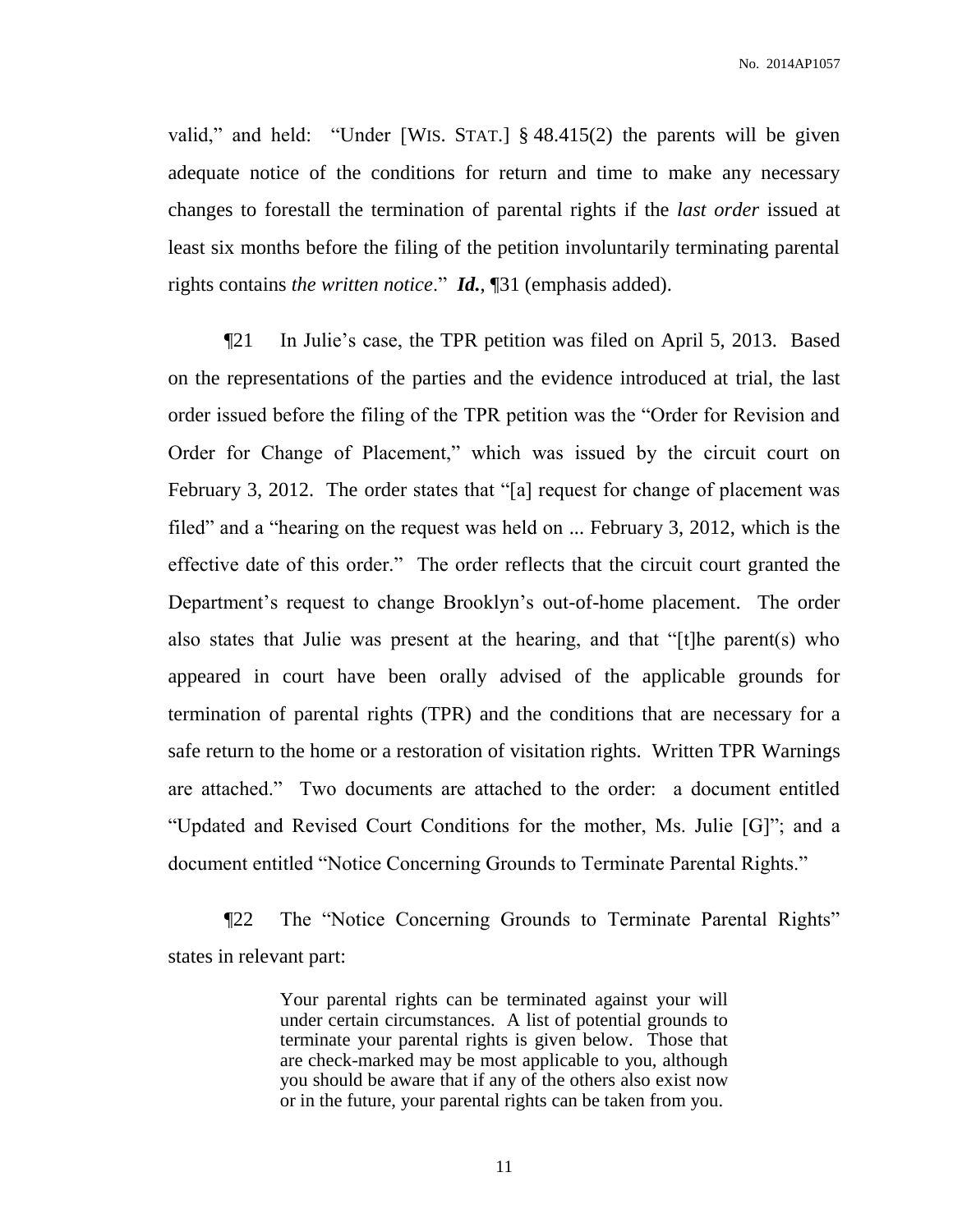**Abandonment.** *Any of the following must be proven by evidence that:*

....

You have failed to visit or communicate with your child for: three months or longer after your child has been placed, or continued in a placement, outside your home by a court order.

....

**Continuing Need of Protection or Services.** *As proven by evidence that:*

A court placed, or continued in a placement, your child outside your home after a judgment that your child is in need of protection or services under §§48.345, 48.357, 48.363, 48.365, 938.345, 938.357, 938.363, or 938.365, Wis. Stats., and:

- The agency responsible for the care of your child has made a reasonable effort to provide the services ordered by the court;
- Your child has been outside your home for a cumulative total period of six months or longer under a court order;
- You have failed to meet the conditions established for the safe return of your child to your home; and,
- There is a substantial likelihood that you will not meet these conditions within the 9-month period following the fact-finding hearing under §48.424, Wis. Stats.

....

#### **Failure to Assume Parental Responsibility.** *As proven by evidence that:*

- You are or may be a parent of a child.
- You have not had a substantial parental relationship with the child.

¶23 Julie does not argue that she did not receive the February 2012 order containing these warnings. Instead, she argues that the Department failed to prove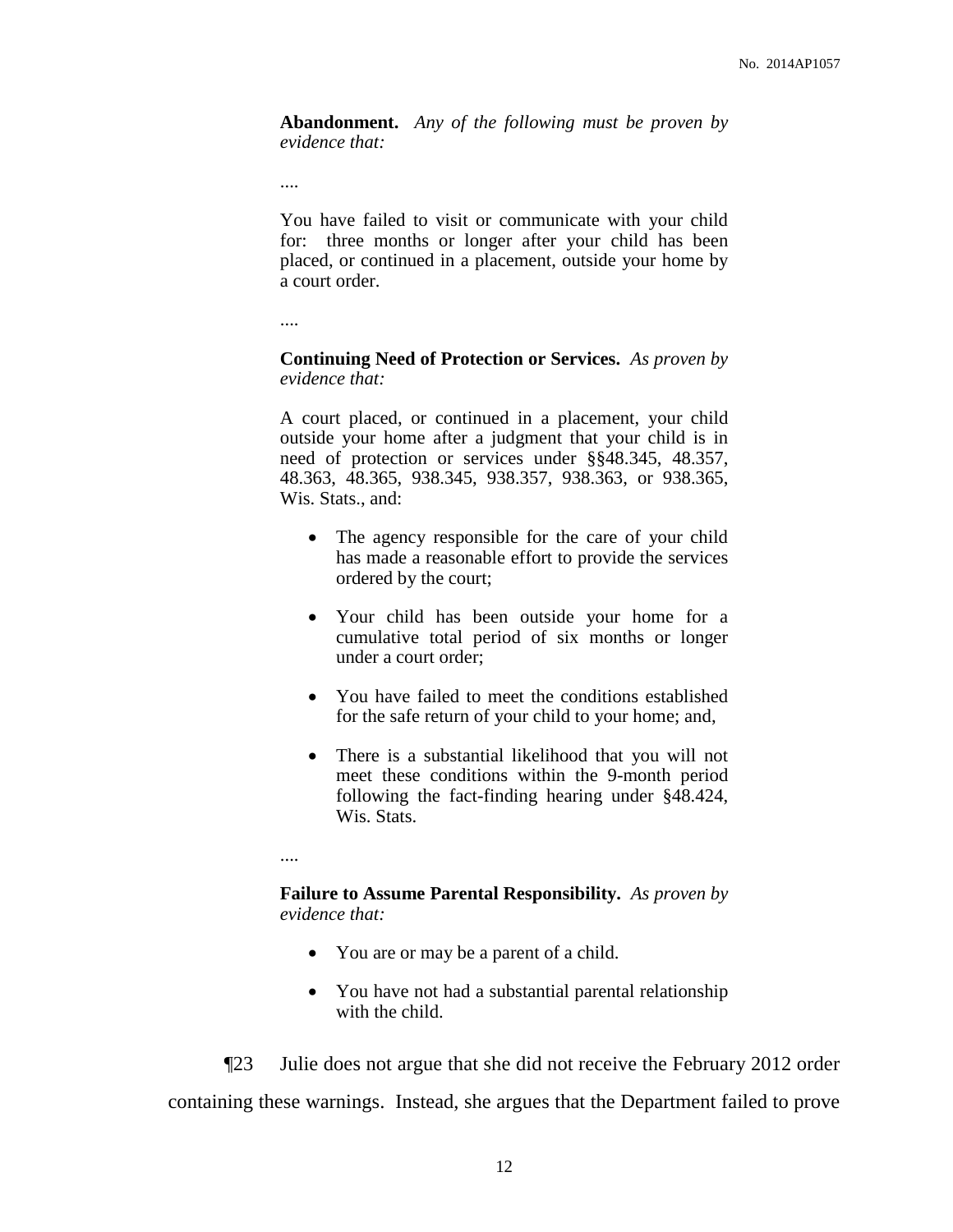that she received the warnings because her signature does not appear on the "Notice Concerning Grounds to Terminate Parental Rights." I reject her argument for two reasons.

¶24 First, Julie points to no authority supporting her contention that the "Notice Concerning Grounds to Terminate Parental Rights" must be signed by her for the Department to prove that she received the warnings prescribed by WIS. STAT. § 48.356. Julie's argument finds no support in the statutes on which she relies. WISCONSIN STAT. § 48.415(2)(a)1. requires proof "[t]hat the child has been adjudged to be a child … in need of protection or services and placed … outside his or her home pursuant to one or more court orders … *containing the notice* required by s.  $48.356$  (2) ...." (Emphasis added.) WISCONSIN STAT.  $\S$   $48.356$ (2) requires that "any written order which places a child … outside the home … *shall notify the parent* or parents ... of the information specified under sub. (1)." (Emphasis added.) The information specified under § 48.356(1) is "any grounds for termination of parental rights under s. 48.415 which may be applicable," and "the conditions necessary for the child … to be returned to the home." Consistent with these statutes, the February 2012 order warned Julie that her parental rights to Brooklyn could be terminated on the grounds of abandonment, continuing CHIPS, and failure to assume parental responsibility, and also notified Julie of the conditions for Brooklyn's return.

¶25 Julie's argument also finds no support in *Steven H.* That case contains no discussion regarding whether the written notice must be signed by the parent to comply with WIS. STAT. § 48.356(2). The father in *Steven H.* asserted that he did not receive the last written order containing the warnings prescribed by § 48.356(2). *Steven H.*, 233 Wis. 2d 344, ¶8 n.5. The supreme court rejected this argument and noted that: the father was in court when the order was issued; the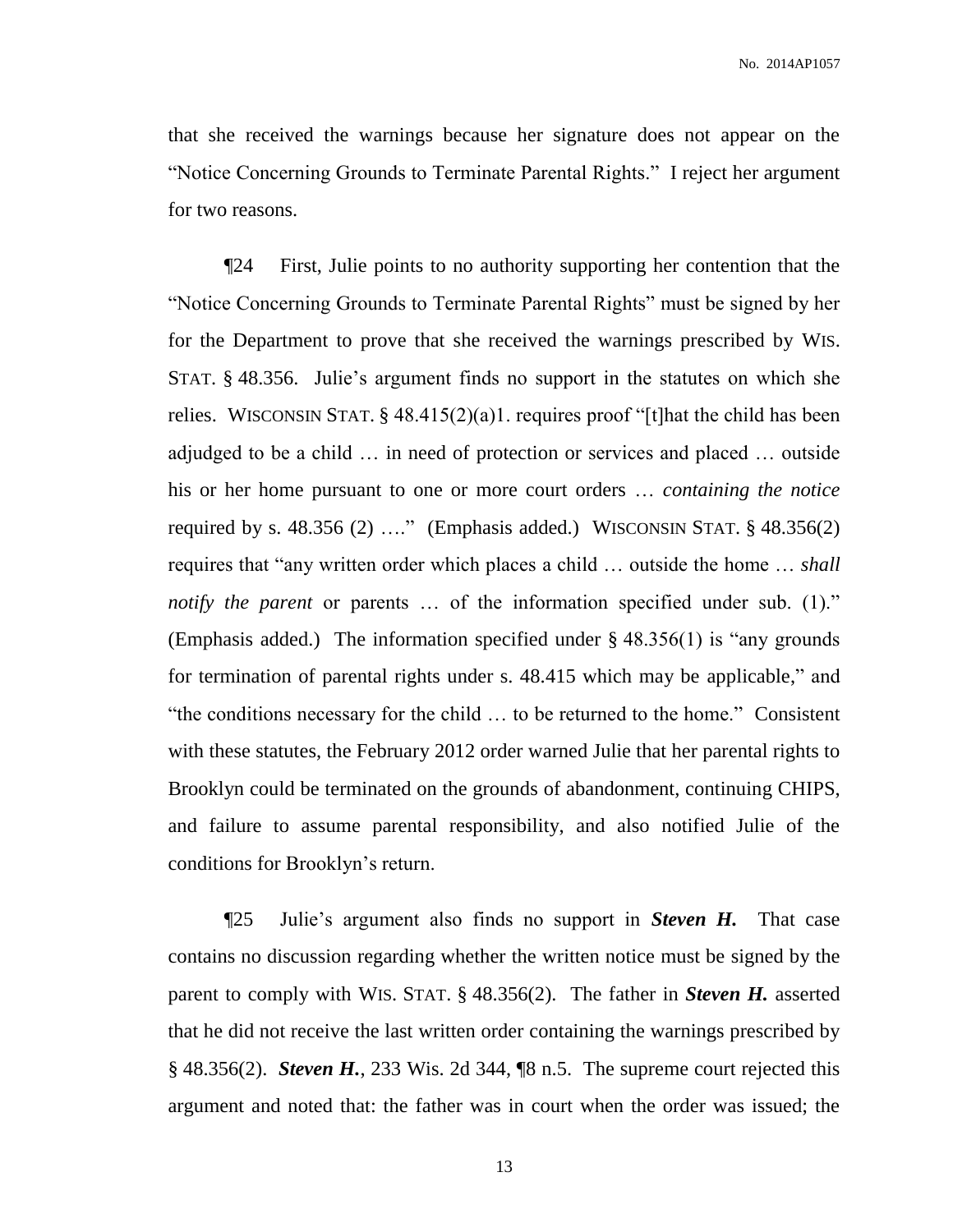circuit court gave the father an oral warning that his parental rights were in danger of being terminated and informed him of the conditions necessary for his daughter's return; and the written order containing the warnings was sent to the father. *Id.*, ¶8. In sum, nothing in the legal authority cited by Julie supports her argument that proof that she received the required warnings depends on her having signed the notice containing those warnings.

¶26 Second, evidence in the record exists to support a finding that the Department did prove that Julie received the required warnings. Regardless whether Julie signed the "Notice Concerning Grounds to Terminate Parental Rights," the February 2012 order states that: Julie was in court when the order was issued; and she was orally advised of the grounds for termination of parental rights and the conditions necessary for Brooklyn's return. The order on its face provides, "Written TPR Warnings are attached," and indicates that the order was distributed to Brooklyn's parents. The circuit court admitted the February 2012 order into evidence at trial, and the jury was allowed to examine the order during deliberations. The court order is official documentary evidence, on which the jury could rely. *See Steven V.*, 271 Wis. 2d 1, ¶37 (noting that court orders constitute official documentary evidence that can satisfy the burden of proof, albeit as to matters not at issue here). Based on this evidence, the jury could have found that the Department proved that Julie received the February 2012 order and notice containing the warnings prescribed by WIS. STAT. § 48.356. I therefore reject Julie's argument to the contrary.

## *Whether the Continuing CHIPS Ground for Termination Was Based on Conditions for Return That Were Impossible for Julie to Meet*

¶27 Relying on *Kenosha Cnty. Dep't of Human Servs. v. Jodie W.*, 2006 WI 93, 293 Wis. 2d 530, 716 N.W.2d 845, Julie contends that her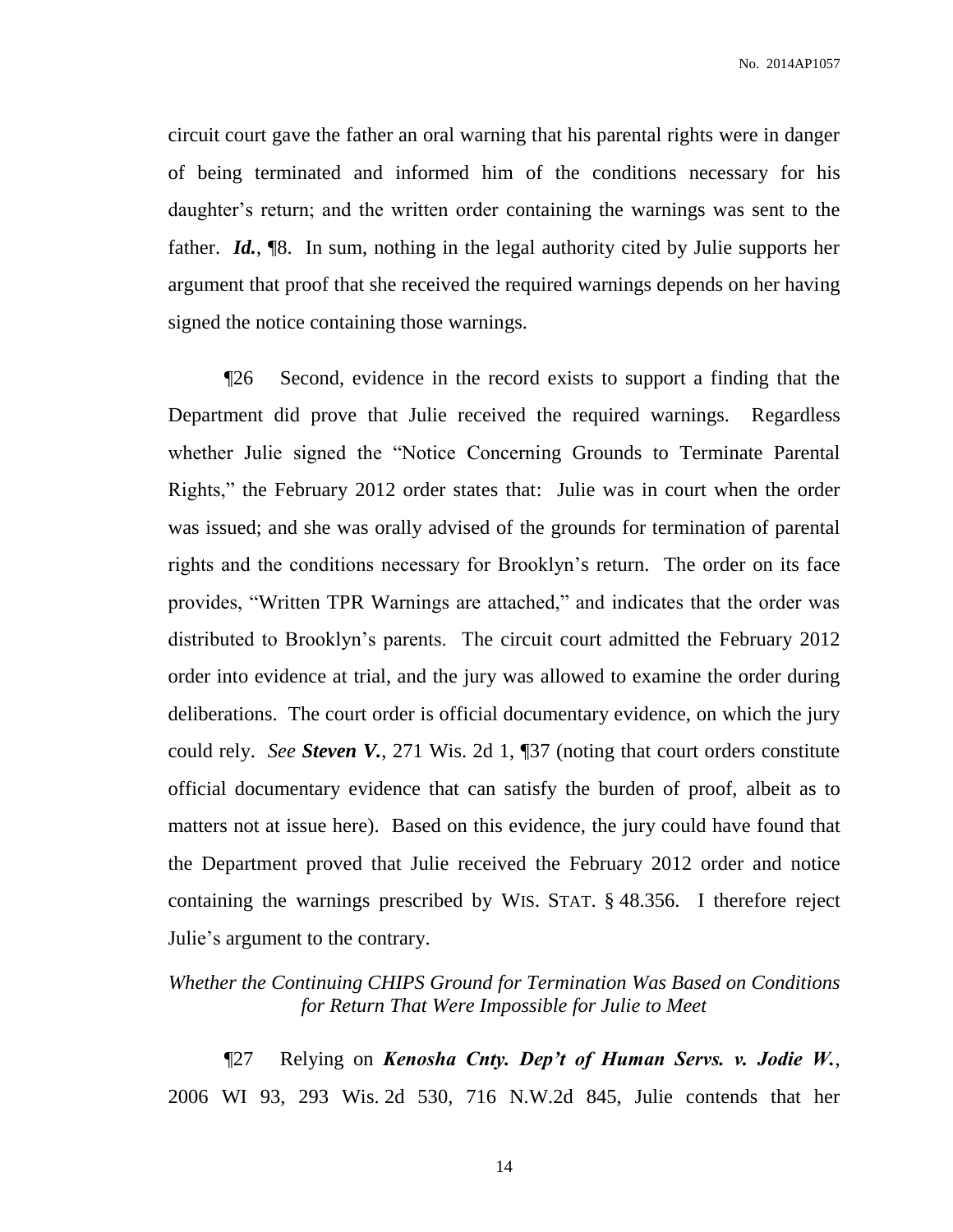substantive due process rights were violated because the conditions imposed upon Julie for Brooklyn's return in the most recent court order were "not tailored to [Julie's] status as an incarcerated person" and were impossible for her to meet due to her incarceration. I reject Julie's argument because it overstates the ruling in *Jodie W.*, and because Julie's case is distinguishable from *Jodie W.* 

¶28 The court in *Jodie W.* ruled that court-ordered conditions for return must be tailored to a parent's status as an incarcerated person "in cases where a parent is incarcerated and the only ground for parental termination is that the child continues to be in need of protection or services *solely* because of the parent's incarceration." *Id.*, ¶51 (emphasis added). As I explain below, this ruling does not apply here because the continuing CHIPS ground for termination of Julie's parental rights was based on Julie's actual parenting activities, and not solely on her incarceration.

¶29 *Jodie W.* involved a TPR proceeding under WIS. STAT. § 48.415(2), continuing CHIPS. 293 Wis. 2d 530, ¶¶8, 16. The TPR petition in *Jodie W.* alleged that the mother had failed to meet the condition of return requiring her to "obtain, maintain and manage a suitable residence" for her child, and that there was a substantial likelihood that the mother would not meet this condition within the next twelve months because of her incarceration. *Id.*, ¶¶7-8. The court in *Jodie W.* held that the mother's substantive due process rights were violated because she was deemed unfit "solely by virtue of her status as an incarcerated person without regard for her actual parenting activities or the condition of her child." *Id.*, ¶55. The court explained: "[A] parent's failure to fulfill a condition of return due to his or her incarceration, *standing alone*, is not a constitutional ground for finding a parent unfit." *Id.*, ¶49 (emphasis added). In reaching this conclusion, the court explained that: there was no indication that the mother "had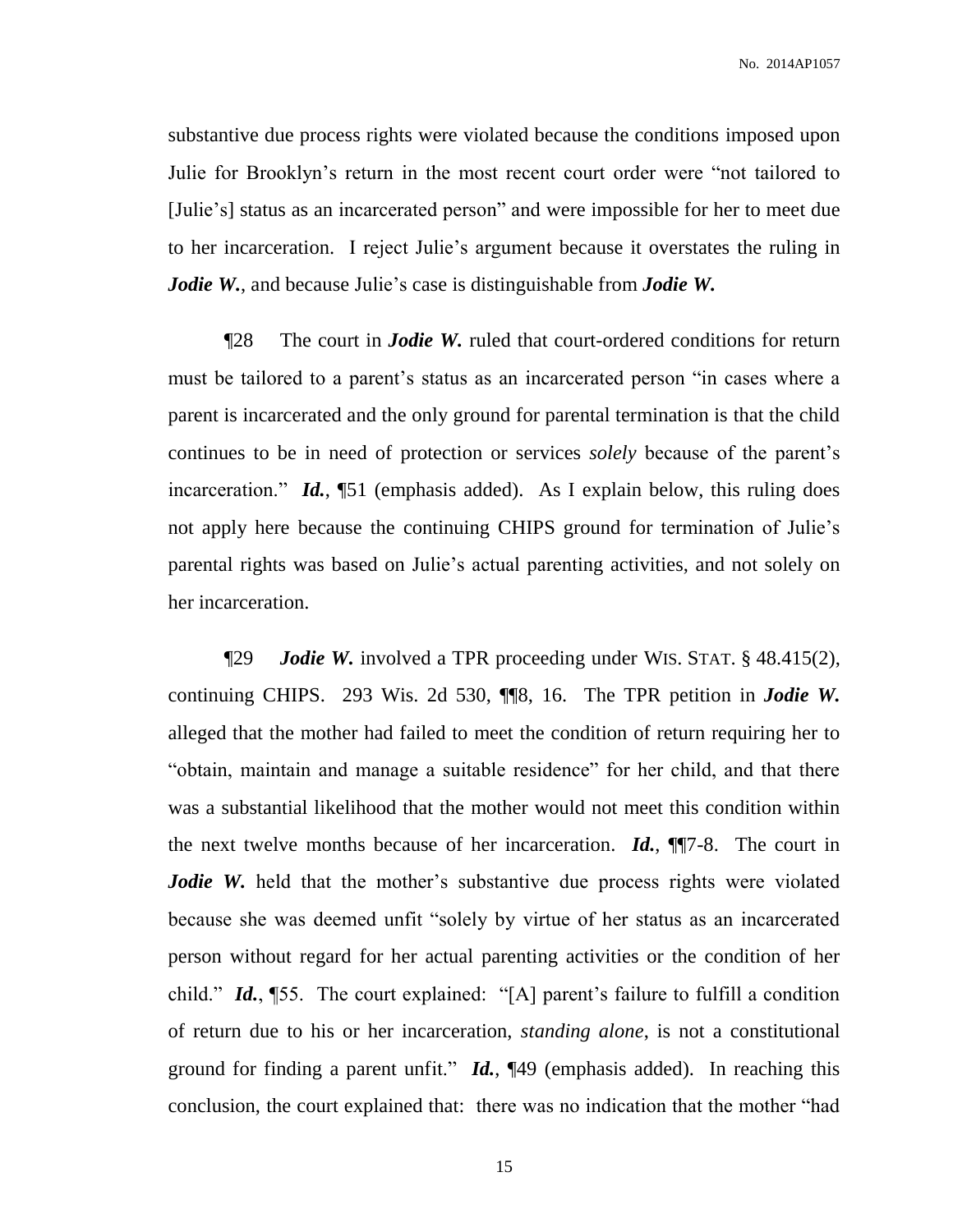No. 2014AP1057

problems maintaining a home" or had "exhibited any parental deficiencies" before her incarceration; the mother was incarcerated for nonviolent offenses (fourthoffense operating while intoxicated, and fleeing an officer); her sentence was less than four years; and she had made significant progress toward meeting many of the other conditions for the return of her child. *Id.*, ¶¶4, 53, 54.

¶30 The facts in Julie's case are distinguishable from those in *Jodie W.* In *Jodie W.*, prior to the mother's incarceration there was "no evidence of previous involvement by social services." *Id.*, ¶4. Here, by contrast, the Department was involved with Julie and Brooklyn before Julie's most recent period of incarceration, as evidenced by the testimony of the Department social workers and the series of orders introduced at trial. Two of the orders, issued in April 2010 and August 2011, in particular demonstrate the Department's involvement with Julie and Brooklyn prior to Julie's current period of incarceration.

¶31 The April 2010 order contained conditions for Brooklyn's return and outlined the services the Department planned to provide to Julie. Among other things, these services included: psychiatric and psychological services; home and financial management; AODA assessment; case management; and other needed services as identified. However, despite the services provided by the Department, Julie continued to struggle with providing safe and suitable housing for Brooklyn, which was a condition for Brooklyn's return. For example, between July 2011 and August 2011, Julie's utilities were disconnected and Julie lost her low-income housing. The Department social worker testified that the Department had money available to pay for Julie's rent and was "trying to help her maintain her housing," but Julie refused "to cooperate with W-2 and emergency assistance to get the resources she needed to maintain [her] housing."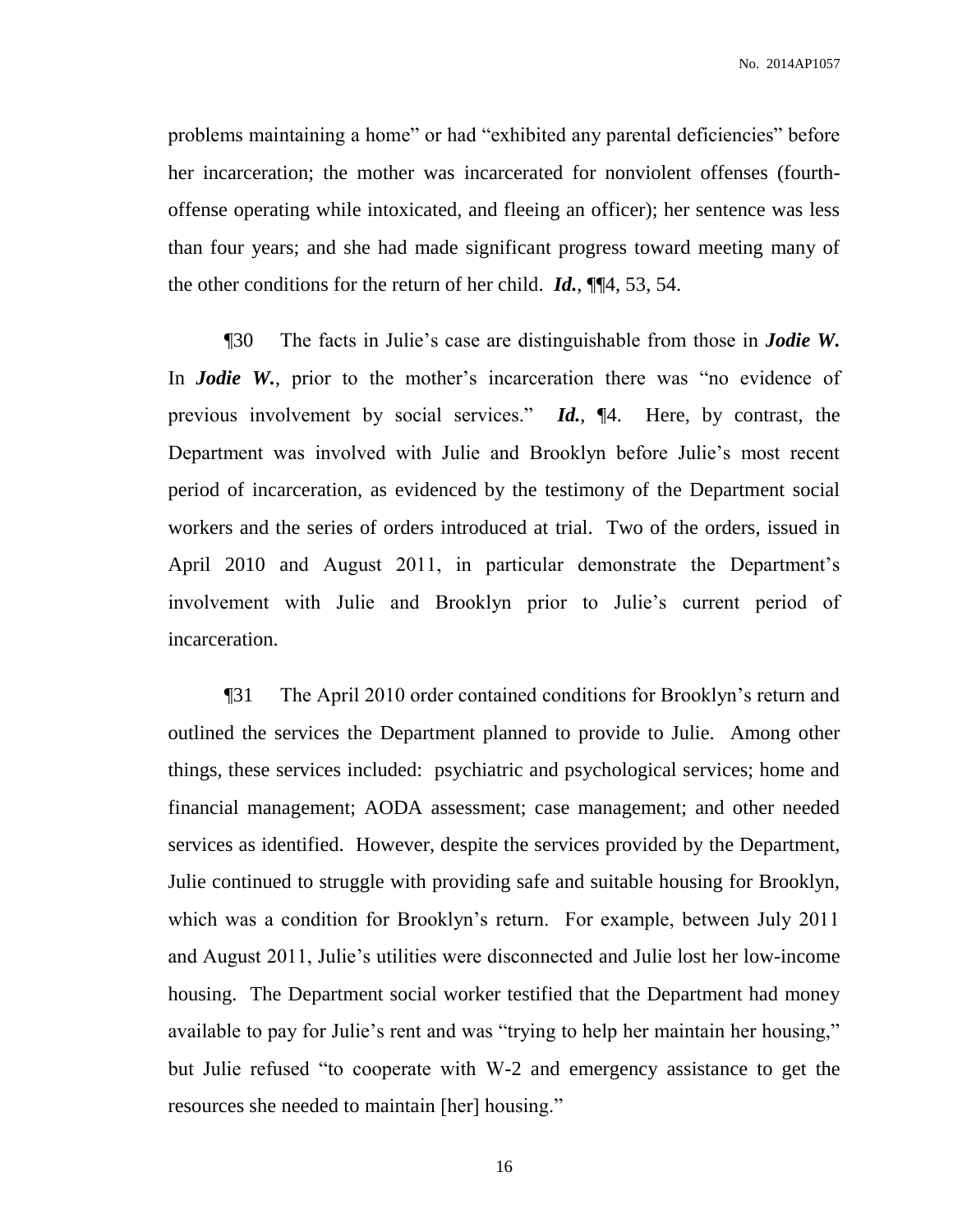¶32 The August 2011 order, which removed Brooklyn from Julie's home, set forth three simple conditions that the circuit court imposed upon Julie for Brooklyn's return: allow the social worker to conduct a safety assessment of her home, meet with her mental health provider, and provide a urine screen. In the approximately one month between when the order was issued in August 2011 and Julie's incarceration in September 2011, Julie made no effort to comply with these conditions. As the Department social worker testified, Julie "laughed ... and said, nice try, Judge, but no thanks."

¶33 While it is true that certain of the conditions for return in the February 2012 order were impossible for Julie to meet because of her incarceration, unlike in *Jodie W.*, a number of the conditions in that and earlier orders had gone unmet before Julie was incarcerated. It was Julie's inability to fulfill the conditions set forth in earlier orders issued before her incarceration, not after, that provided the basis to find that grounds existed to terminate Julie's parental rights to Brooklyn.

# *Whether There was Sufficient Evidence Regarding Julie's Failure to Assume Parental Responsibility*

¶34 Julie argues that the evidence was insufficient to support the jury's finding that grounds existed to terminate Julie's parental rights based on failure to assume parental responsibility. The parties agree that if I reject Julie's challenges to the continuing CHIPS ground, I need not decide her challenge to the sufficiency of the evidence. Julie also does not suggest any reason why there would need to be more than one valid ground for termination of her parental rights. Because I have rejected Julie's challenges to the continuing CHIPS ground, I do not decide whether the evidence was sufficient to support the jury's finding that grounds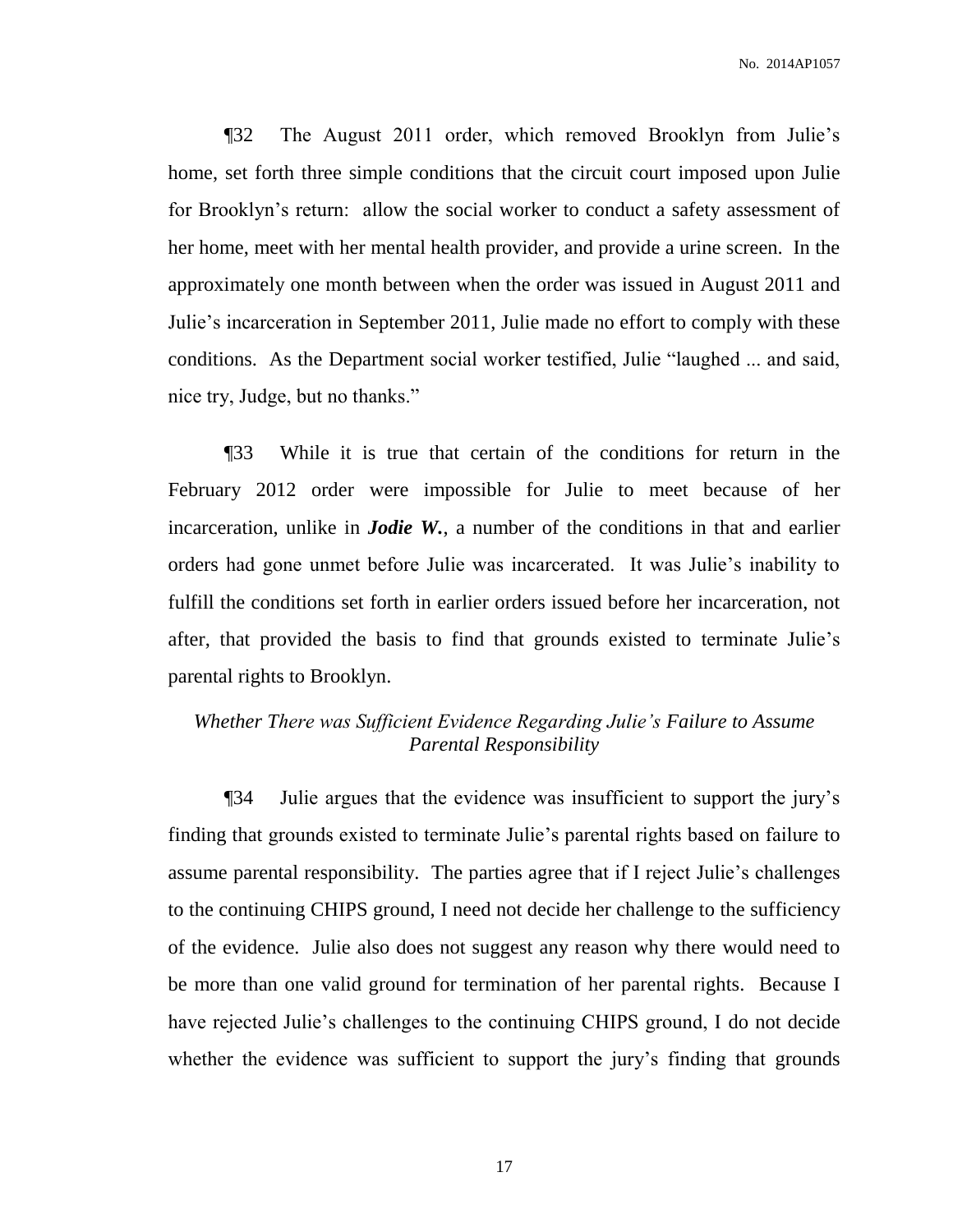No. 2014AP1057

existed to terminate Julie's parental rights based on failure to assume parental responsibility.

*Whether Julie is Entitled to a New Trial in the Interest of Justice based on the Department's Closing Argument*

¶35 Julie argues that certain statements made by the Department's counsel during his closing argument "so confused the issues before the jury that the real controversy was not fully tried." The Department responds that Julie forfeited this argument by failing to object to the allegedly erroneous statements at trial. Julie concedes that her trial counsel failed to object to the statements, and she therefore requests that this court exercise its discretionary authority under WIS. STAT. § 752.35 to grant her a new trial in the interest of justice. Not only did Julie's trial counsel fail to object during the Department's counsel's closing argument, but in addition, Julie's trial counsel did not seek a cautionary or curative instruction. This prevented the circuit court from having the opportunity to correct any alleged error, and in essence conceded at trial that the statements did not cross the line to such a degree that the real controversy was not fully tried. *See State v. Doss*, 2008 WI 93, ¶83, 312 Wis. 2d 570, 754 N.W.2d 150; *State v. Guzman*, 2001 WI App 54, ¶25, 241 Wis. 2d 310, 624 N.W.2d 717. I therefore conclude that Julie forfeited this argument by failing to object at trial, and I decline to grant Julie a new trial in the interest of justice on this basis.

## **CONCLUSION**

¶36 For the reasons set forth above, I affirm the circuit court's order terminating Julie G.'s parental rights to Brooklyn K.